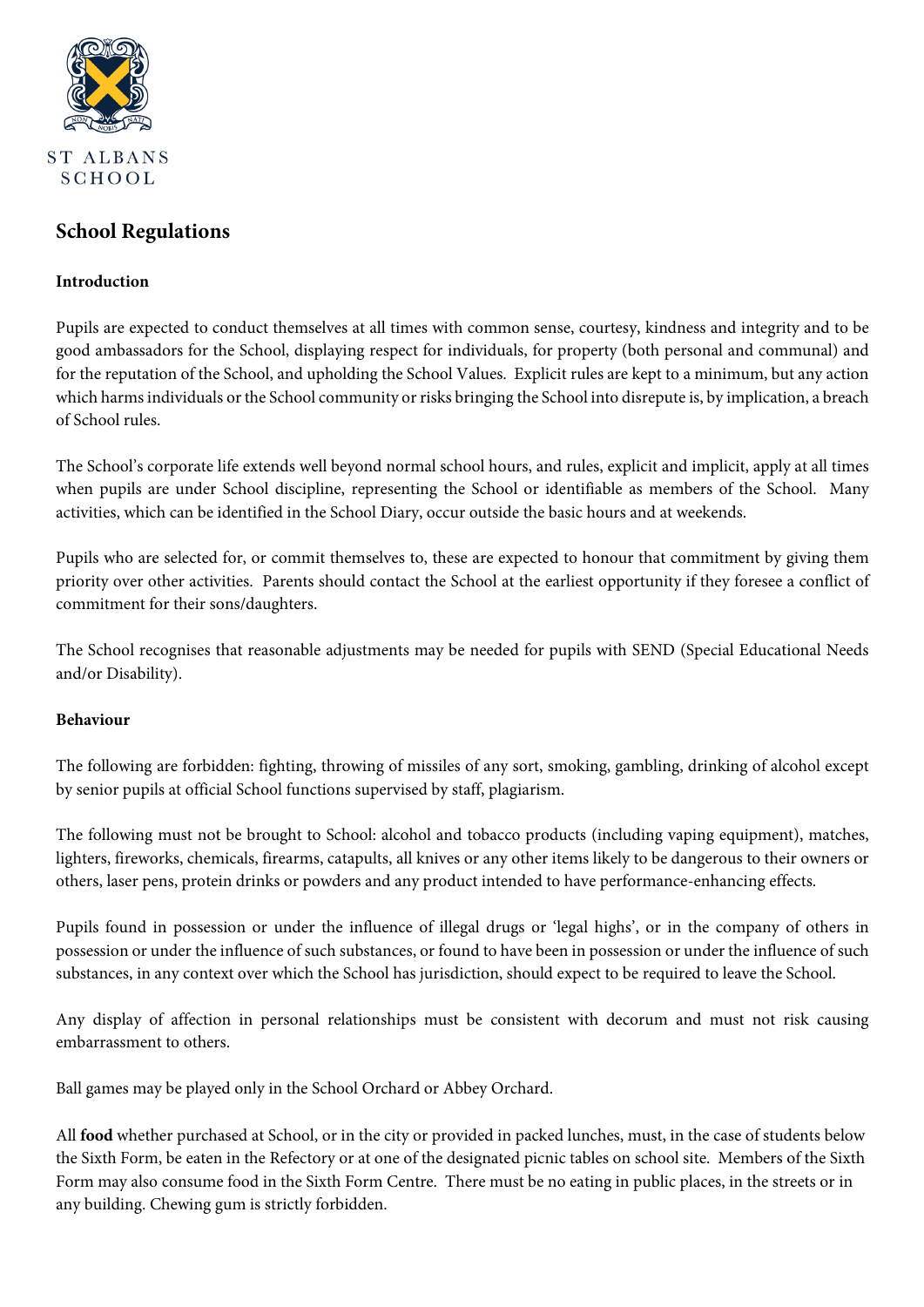

## **Mobile Phones**

If mobile telephones are brought to School, their safe-keeping is the responsibility of the pupil concerned; we recommend that pupils use a password to protect their mobile devices. All pupils must ensure these are switched off during all assemblies (including Abbey and BLR assemblies). The use of the camera function on camera phones is specifically prohibited during the school day (including school trips and travelling to and from school) without express permission from a member of staff.

First – Fourth Forms: mobile phones are only to be used during the school day with the permission of a staff member. They should be turned off at all times unless permission has been granted. If permission has been granted, then pupils have permission to use the School's Wi-Fi in an appropriate manner.

Fifth – Sixth Forms: mobile phones should be turned off during lesson time (including timetabled non-contact periods) unless permission has been granted by a member of staff to use the phone for educational purposes. Mobile phones may be used outside of lesson times and pupils have permission to use the School's Wi-Fi in an appropriate manner.

Pupils are expected to have read and to comply with both the *IT Use Policy - Pupils* and the *Acceptable use of Mobile Devices at St Albans School* which can be found via a link in the footer of Gateway.

No headphones should be worn during the school day, on site or uptown, with the exception of in the Library or Aquis Court study area, unless a member of staff has given express permission.

# **Health and Safety**

When onsite or otherwise representing the School (including School trips), pupils must:

- exercise personal responsibility for their safety and that of their fellow pupils, members of staff and others they may interact with (e.g. other Schools);
- maintain standards of dress consistent with safety and/or hygiene (this includes, but is not limited to, wearing cricket helmets where required, mouthguards when playing rugby, hockey and lacrosse, shin guards as required by individual sports, protective eye goggles and clothing in Science or DT practicals as required, hearing protection during Music performances);
- observe all the safety rules of the School and, in particular, the instructions of staff given in an emergency (including fire and lockdown) and in routine circumstances (for example fire drills);
- use and not wilfully misuse, neglect or interfere with, items provided for their safety.

Where pupils bring electrical equipment onto the school premises, the School requires all pupils' equipment to be manufactured and maintained to a high standard, and to have been inspected for safety by parents prior to being brought to School. Students may not charge mobile or portable devices in School unless the charger has been Portable Appliance Tested by the School**.** It is a pupil's responsibility to ensure that all laptops and tablets, brought to School for use in lessons, are sufficiently charged.

In the event of any accident or emergency, the first action must always be to alert a member of staff, or the School Nurse. Failing this, assistance should be sought from the Sports Centre, School House or the Bursary.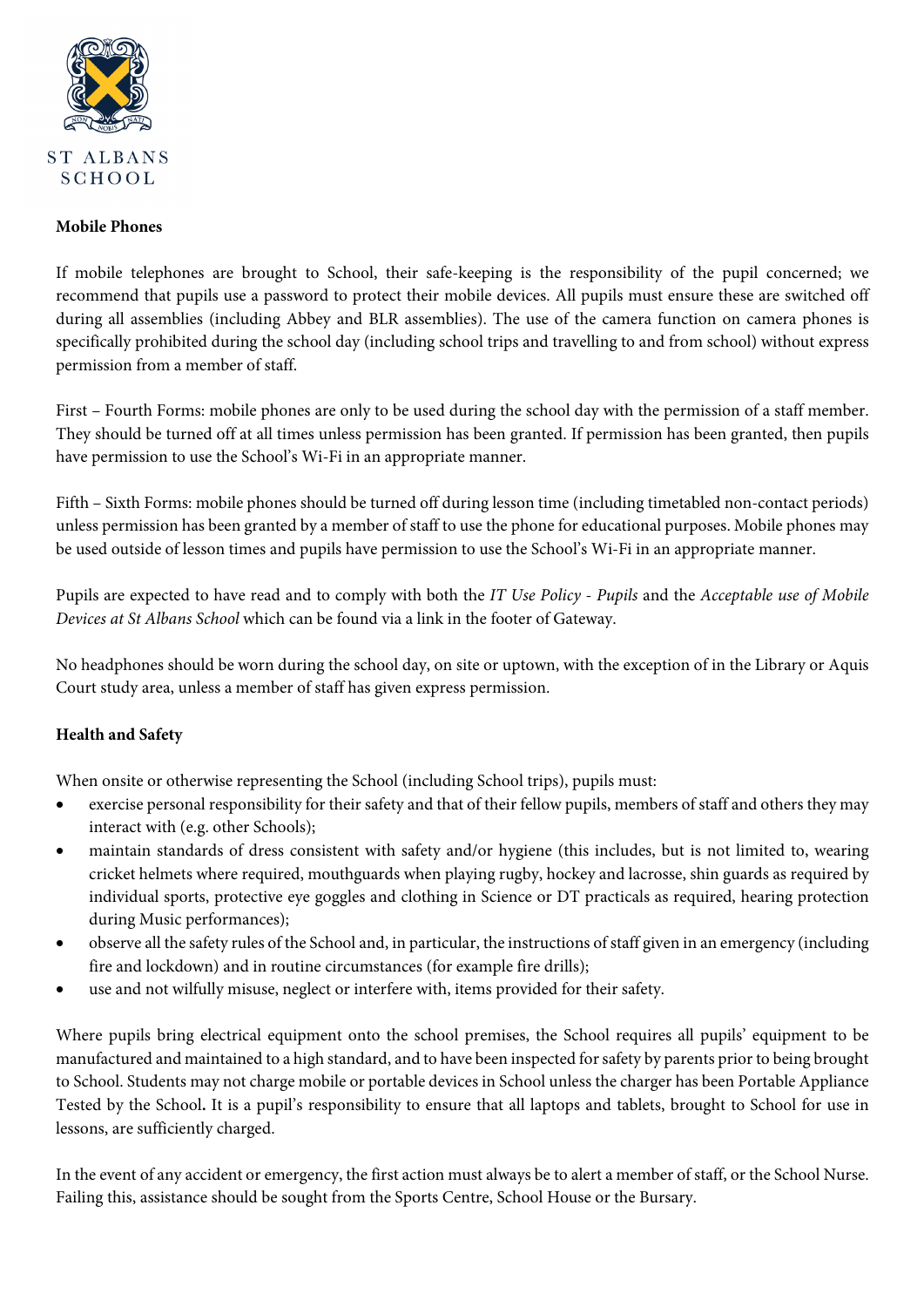

Pupils who drive cars to School may not park on the School site except where explicit permission has been granted by the Second Master. Cars may not be used during school hours (including breaks), except where permission has been given by the Second Master to travel to an off-site school activity. Pupils may not travel as passengers in cars driven by other pupils during school time or in connection with school activities, without the written consent of their own parents, and that of the driver's parents: the School accepts no responsibility for the safety of other pupils in pupils' cars. It is in the interest of all drivers to ascertain that their insurance provides cover "in connection with their business".

# **Personal Property**

Pupils are discouraged from bringing valuable goods or clothes to School and from carrying more money than is necessary. If anything is lost, this should be reported to the Form Tutor **immediately**. Insurance cover for personal property is the responsibility of the parents. Found items should be handed into Reception at Aquis Court.

Valuables must be handed in to a member of staff before CCF, Games, PE and any other activity that would otherwise result in them being left unattended. Sports equipment and bags must be stored on bag racks or in the Sports Centre.

Pupils are encouraged to place a lock on their bags and also should they wish, to lock bags to the bag rack. The School will not accept liability for any items that go missing when the correct procedures have not been followed.

Pupils must not interfere with another pupil's locker or tamper with another pupil's belongings.

Bags should not be left in stairwells or doorways at any time and should be safety stored in lockers or on a bag rack.

#### **Abbey/BLR Attendance**

All pupils are required to attend an assembly on Monday and Friday mornings in the Abbey. An alternative assembly ('BLR') is held at these times for pupils whose faith background would make their attendance in Abbey uncomfortable. Parents are required to write a letter to the Headmaster requesting permission to do so and stating the reason for the request.

There are two annual services in the Abbey at which it is expected that all pupils will be present, irrespective of whether they normally attend the BLR Assemblies, namely the Remembrance Service in November and the Commemoration of Benefactors on Founders' Day.

#### **St Albans City ('Uptown')**

As a discretionary privilege, members of the Fifth and Sixth Form are allowed into town during lunch break. They must leave and return via the Upper Yard and not via Fishpool Street/Aquis Court. Pupils below the Fifth Form may not go into town during the School day except with the permission of their Head of Year or Head of Section. Pupils are not allowed to go into town between 4pm - 6pm and then return for the late buses. Public Houses are out-of-bounds to all pupils during the school day or while in school uniform. The park known as 'The Brickie' and the area at the bottom of the School Orchard on the banks of the River Ver are strictly out of bounds.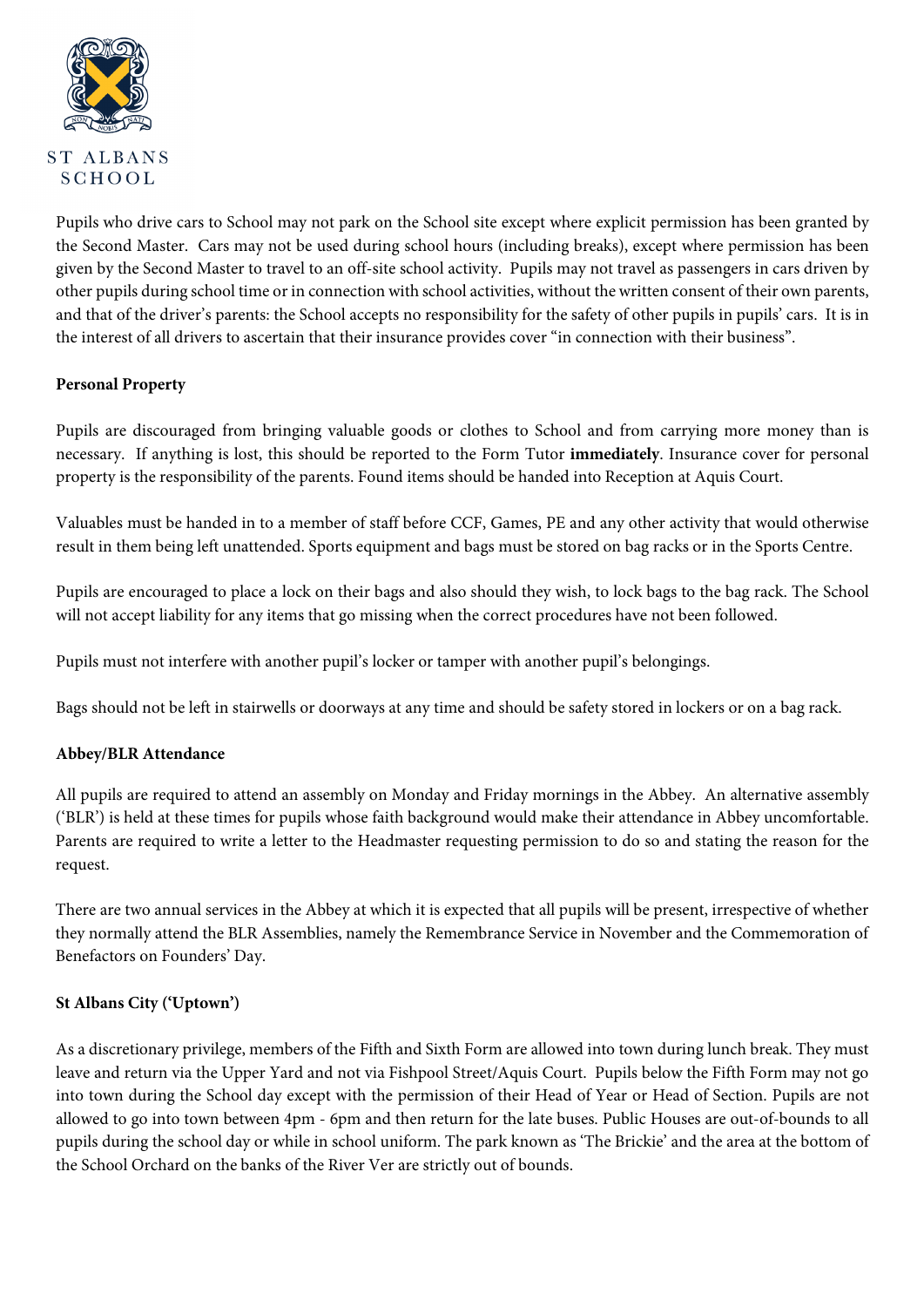

## **Catching up after absence**

When a pupil is absent from school they will be expected to contact the teachers of any lesson they have missed at the first opportunity to find out what they have missed and to agree on what work needs to be done and a suitable timeline.

# **Medical Room procedures**

Medical provision is available from 8.00am to 6.00pm daily. If a pupil needs to see the School Nurse during lesson time, they should get permission from their teacher and ask them to send an email to the Nurses. A School Nurse will then carry out an assessment and make a decision about the next step and if required will contact parents to collect their son/daughter. Pupils should neither contact their parents directly nor leave the school site without first seeing a School Nurse.

The School should be kept up to date about all pupils' state of health, especially if there are likely to be consequences for their attendance, studies, and participation in School activities or wellbeing.

# **Cycling**

Cycling provides valuable benefits to health and independence so pupils are encouraged to cycle to School. Requests for permission to cycle should be addressed to the relevant Head of Section, enclosing where possible confirmation of the pupil having undertaken an on-road cycling safety course (Cycling Proficiency or similar), a copy of which should be placed on file.

It is the parents' responsibility to ensure that their son/daughter is competent and safe to cycle on public roads, that their bicycle is roadworthy and has functioning lights and that they wear a helmet when cycling. Cyclists must dismount before entering the School site and wheel their bike to a bike rack. During the School day bicycles must be stored in bicycle racks: it is recommended that a lock is used to secure the bicycle.

#### **Jobs**

The Headmaster's agreement must be sought when a pupil is considering taking up any form of paid employment during term time.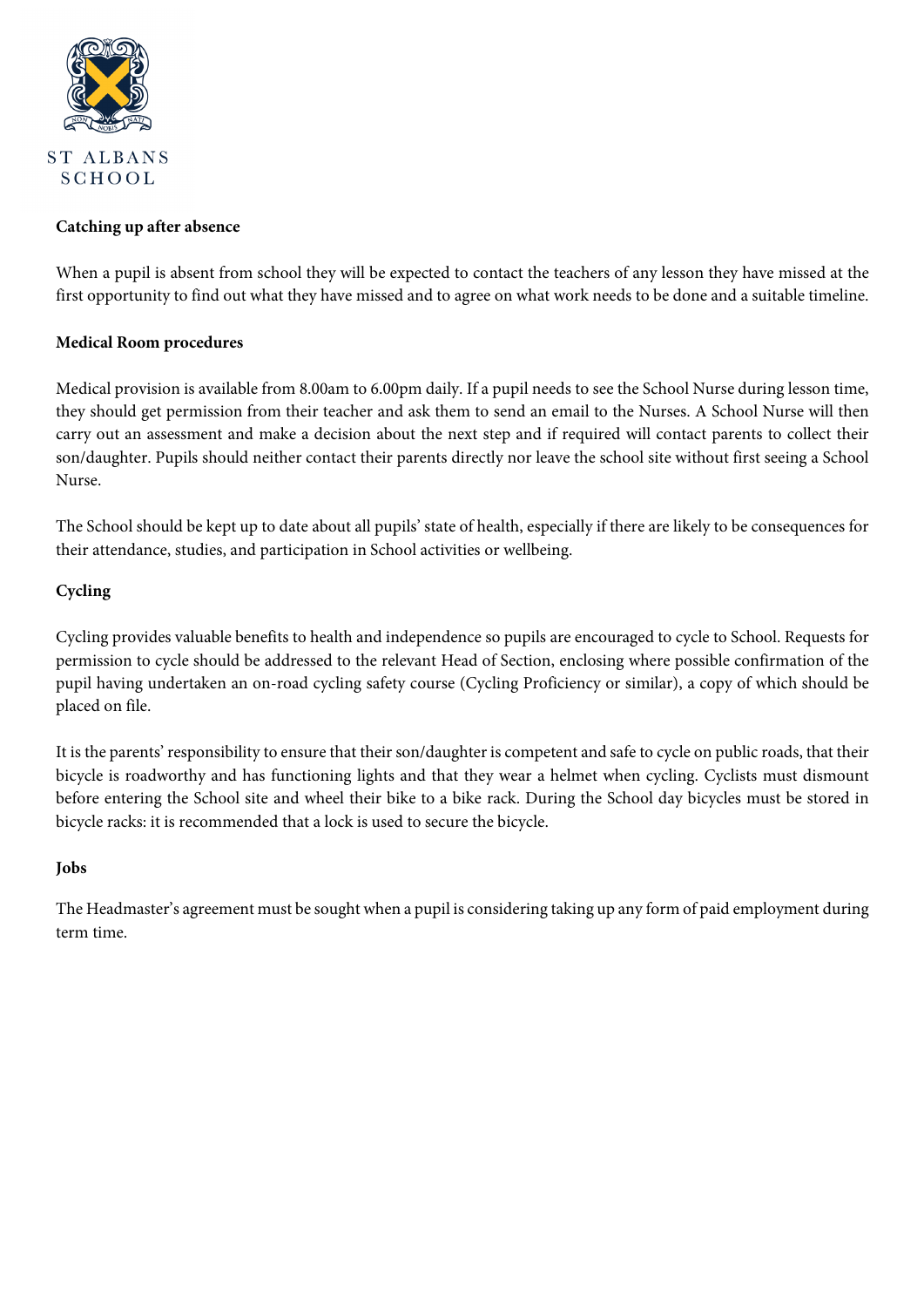

# **Dress Code**

# **All Pupils**

Outer garments must be predominantly dark grey, dark blue or black, devoid of any badge or device other than a maker's label; coats must be smart and long enough to cover the jacket. Leather or simulated leather jackets are not permitted. During PE and Games sessions, the appropriate School regulation kit must be worn.

In inclement or very hot weather the Second Master may issue temporary amendments to the dress code.

Pupils' hair must be clean, tidy, natural in colour and of a style, cut and length that avoids extremes and does not draw attention. **Boys must be clean shaven. Where, for religious reasons, parents wish their child to be exempt from, for example, the requirement about hair length or shaving, they should put their request in writing to the Headmaster attaching a letter from the appropriate religious leader.** 

#### **First to Fifth Form**

School Blazer, plain mid grey trousers, white shirt, School tie, dark socks and plain black polished leather shoes. Pullovers, if worn, must fit neatly under the blazer, must be School pattern or plain grey or dark blue and V-necked so that the tie is clearly visible. Hats and scarves must also be School pattern. Watches may be worn but no other jewellery is permitted.

#### **Sixth Form**

Sixth Form students are role models for the rest of the School and are required to model to younger pupils the standards expected. This means that members of the Sixth Form must maintain consistently high personal standards of dress and smartness of appearance.

Students should therefore ensure a standard of dress appropriate to a professional, business environment. **All Sixth Form pupils** should wear the following:

- Formal shirt (which must have a collar suitable for wearing with a tie).
- Shoes must be black or dark brown polished leather.
- V-necked sweater of a dark, sober colour or waistcoat, if desired. The collar of the shirt must be visible and the jumper should not extend below the jacket.
- Hats and scarves should have a discreet pattern and colour.
- Make up and nail varnish, if worn, must be discreet (acrylic and gel nails are not permitted).
- Jewellery must also be discrete; only one small stud earring per ear is permitted.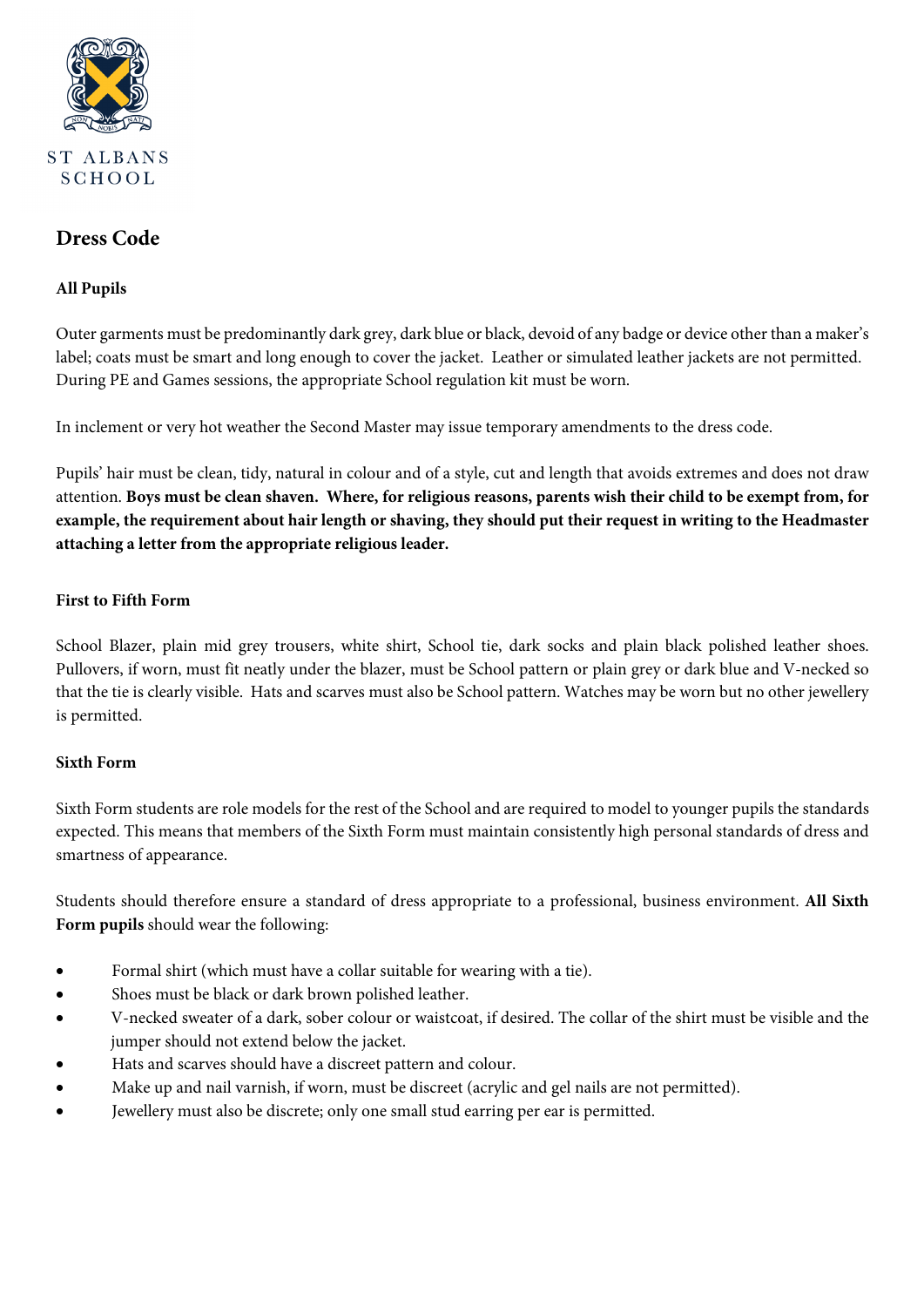

# **Boys:**

- Lounge suit of sober colour (black, dark grey or navy).
- Socks of a decorous colour and pattern. White socks are not to be worn.
- Tie (this may include a bow-tie).

# **Girls:**

- Tailored suit of sober colour (black, dark grey or navy). This suit may be a trouser, skirt or dress suit but the trouser, skirt or dress must match the jacket in both colour and material. Skirts or dresses must be of a suitable length for a professional environment. Trousers must be full length and not cropped.
- Tights, if worn, must be plain and natural or black in colour.

#### **If a pupil is in doubt, he/she should check with the Second Master.**

**The Headmaster reserves the right, in his absolute discretion, to refuse entry to the School to any pupil failing to observe these dress regulations, and to rule on the acceptability of variations not explicitly covered by the regulations.** 

**Updated: January 2022**